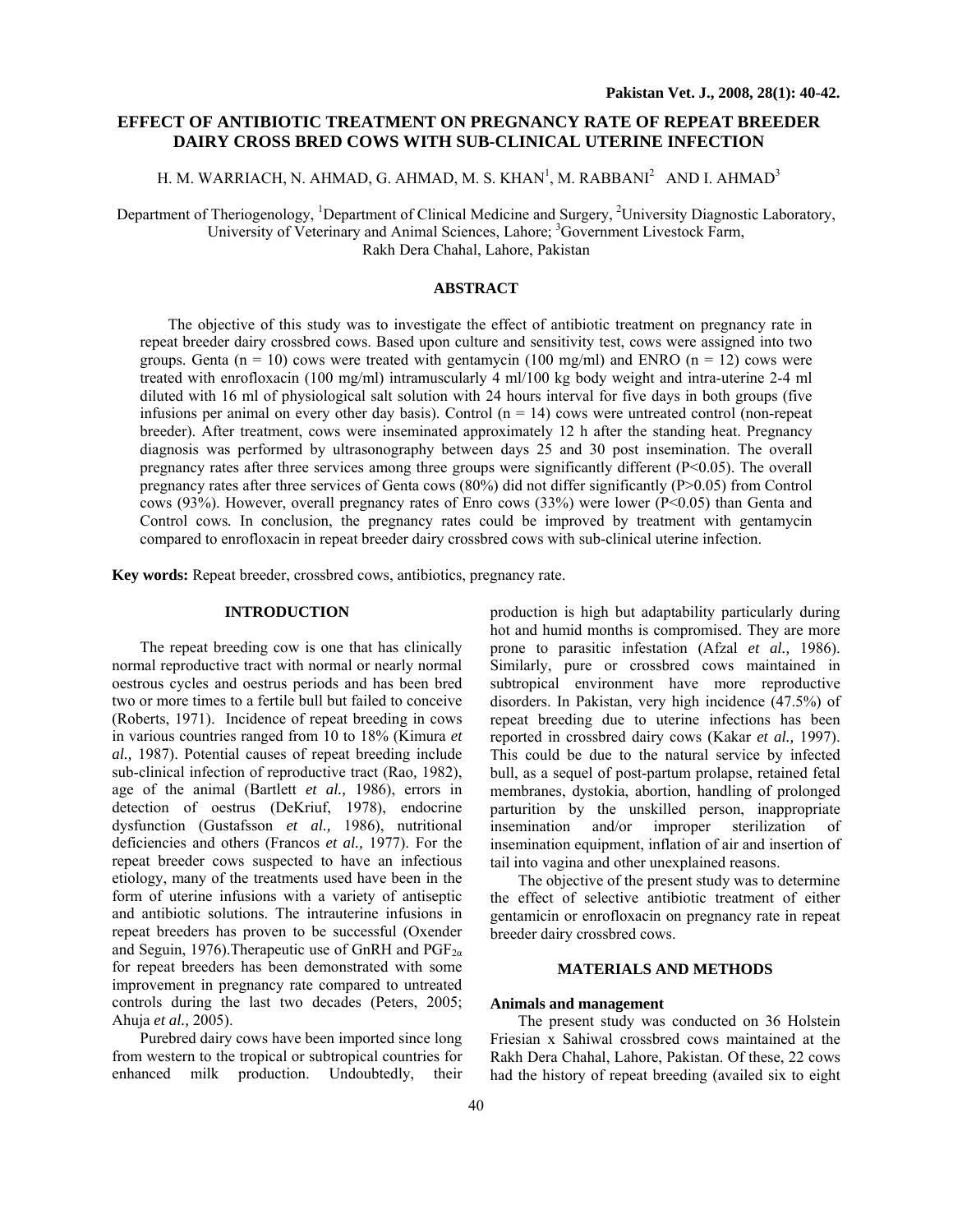services but failed to conceive), whereas other 14 were control. The cows had moderate body condition with body weight ranged from 350 to 450 kg. Parity was from 2 to 6 and the average milk production ranged from 2500 to 3000 liters per lactation. Throughout the experimental period, the cows were maintained as a group and were housed in semi-covered sheds under similar conditions of feeding and management. Each day, cows were fed 30-40 kg of green fodder and 1-2 kg of concentrate mixture containing 15% crude protein and 65% total digestible nutrients.

## **Treatments**

All the experimental cows were palpated per rectum and scanned by transrectal ultrasonography (Falco Vet 100; Pie Med; Holland) to make sure that the cows were not pregnant and genitalia was normal. Uterine swabs were collected from the cows having the history of repeat breeding  $(n = 22)$  for culture and antibiotic sensitivity test under sterile conditions. The antibiotics used in the test were gentamycin, kanamycin, oxytetracycline, penicillin, chloramphenicol, norfloxacin and enrofloxacin. Based upon results of culture and sensitivity test  $(+ + + or$  more), cows were assigned into two groups. Genta  $(n = 10)$ cows were treated with gentamycin (100 mg/ml; Farvet, Italy) intramuscularly at the dose of 4 ml/100 kg body weight and intra-uterine 2-4 ml diluted with 16 ml of physiological saline solution. Enro  $(n = 12)$  cows were treated with enrofloxacin (100 mg/ml; Vetycare, Pakistan) intramuscularly at the dose of 4 ml/100 kg body weight and intra-uterine 2-4 ml diluted with 16 ml of physiological saline solution (five infusions per animal, on every other day basis, over a period of 10 days) with 24 hours interval for five days in both groups. Control  $(n = 14)$  cows did not receive any treatment and served as control (non-repeat breeder). After the end of antibiotic therapy, both the groups were given sexual rest of at least one month.

## **Induction of estrus**

At the end of sexual rest, cows were synchronized with two injections of 0.150 mg/2 ml of  $PGF_{2a}$ (Dalmazin™ Fatro Co. Italy) i.m; 12 h apart after the detection of corpus luteum by transrectal ultrasonography. Cows were observed for oestrus, two times a day using a teaser bull. Cows in estrus were inseminated approximately 12 h after the standing heat using frozen thawed semen. The cows were inseminated by a single technician. Pregnancy diagnosis was performed using ultrasonography between days 25 and 30 post insemination. The cows which returned to estrus were again inseminated (second service), and checked for pregnancy. Similarly cows that returned to estrus twice were inseminated (third service) and checked for pregnancy accordingly.

### **Statistical analysis**

The differences in pregnancy rates among cows of three groups were compared for the first, second, third service and overall pregnancy rate using Pearson  $\chi^2$  test (SPSS version 10.0). The difference between two proportions (each of two groups) was compared using Z-test (PH Stat 2, Microsoft Excel 2002).

## **RESULTS**

 The pregnancy rates in repeat breeder dairy crossbred cows are presented in Table 1. Pregnancy rates for first service among three groups tended to be different (P<0.05). The pregnancy rate of first service for Genta cows (40%) did not differ significantly (P>0.05) with Control cows (50%). However, pregnancy rates of first service for Enro cows  $(8\%)$  was lower  $(P<0.05)$  than Control and Genta cows. The overall pregnancy rates among three groups were significantly different (P<0.05). The overall pregnancy rate of Genta cows  $(80\%)$  did not differ significantly  $(P>0.05)$  with Control cows (93%). However, overall pregnancy rates of Enro cows (33%) were lower (P<0.05) than Genta and Control cows*.* The overall pregnancy rate of both the treated groups was 55%.

| sub-chincal uterine mitetion |        |                          |                       |               |                           |
|------------------------------|--------|--------------------------|-----------------------|---------------|---------------------------|
| Group                        | No. of | Pregnancy rates $(\% )$  |                       |               |                           |
|                              | cows   | First<br>service         | <b>Second service</b> | Third service | Overall                   |
| Genta <sup>†</sup>           |        | $(4/10)$ 40 <sup>a</sup> | $(3/10)$ 30           | $(1/10)$ 10   | (8/10) 80 <sup>a</sup>    |
| Enro <sup>-</sup>            |        | $(1/12)8^b$              | $(2/12)$ 16           | $(1/12)$ 8    | $(4/12)$ 33 <sup>b</sup>  |
| $Control^{\dagger\dagger}$   | 14     | $(7/14)$ 50 <sup>a</sup> | $(2/14)$ 14           | $(4/14)$ 29   | $(13/14)$ 93 <sup>a</sup> |

**Table 1: Effect of antibiotic treatment on pregnancy rate of repeat breeder dairy crossbred cows with sub-clinical uterine infection** 

Values within columns with different letters are significantly different (P<0.05).  $+$  Gentamycin (100 mg/ml; Farvet) intramuscularly 4 ml/100 kg body weight and intra-uterine 2-4 ml diluted with 16 ml of physiological salt solution.

 $\pm$  Enrofloxacin (100 mg/ml; Vetycare) intramuscularly 4 ml/100 kg body weight and intra-uterine 2-4 ml diluted with 16 ml of physiological salt solution.

<sup>†††</sup> Control cows were untreated.